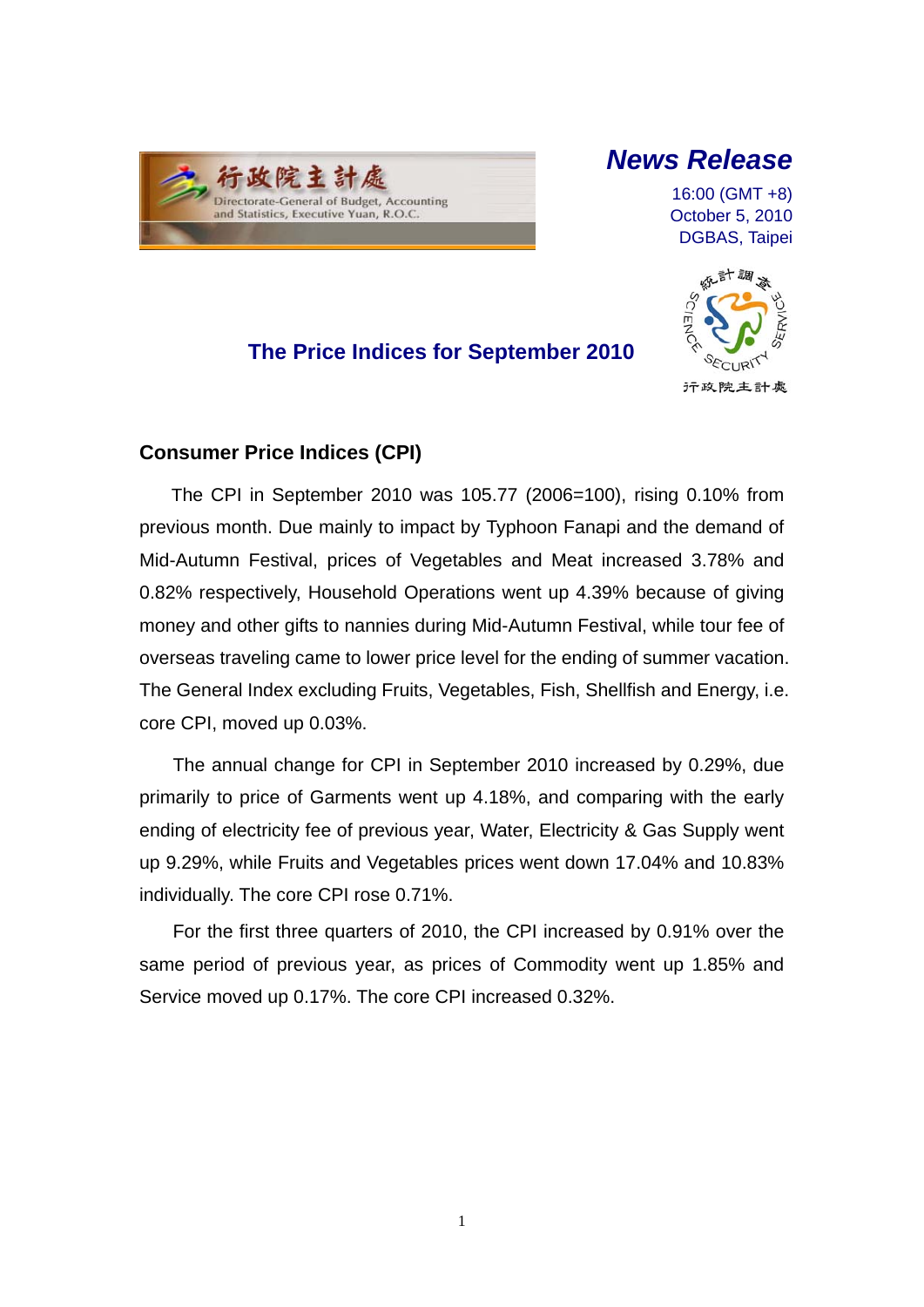

#### **CPI-Living Necessaries**

The CPI-Living Necessaries is compiled basing on 424 CPI items. It includes three categories of CPI-Living Necessaries: Category A includes prices of Food, Water, Electricity & Gas Supply of Housing and Fuels & Lubricants of Transportation (190 items and 33.0% weights of CPI). Category B covers Category A and Education & Entertainment prices (244 items and 50.2% weights of CPI). Category C is the daily necessities, such as Food, Clothing, Water, Electricity & Gas, Fuels & Lubricants, Medical Care Services, and some items fall under segments of Communication and Personal Care Services (239 items and 42.7% weights of CPI).

The CPI-Living Necessaries in September 2010, compared with the previous month: Index of Category A was 113.33 (2006=100), went up 0.51%, Category B was 109.12, increased 0.22% and Category C was 109.72, moved up 0.20%.

#### **Wholesale Price Indices (WPI)**

The WPI in September 2010 was 108.35 (2006=100), increasing 0.13% from previous month, due mainly to prices of Chemical Material and Basic Metal went up 1.10% and 0.71% respectively, while Electronic Parts &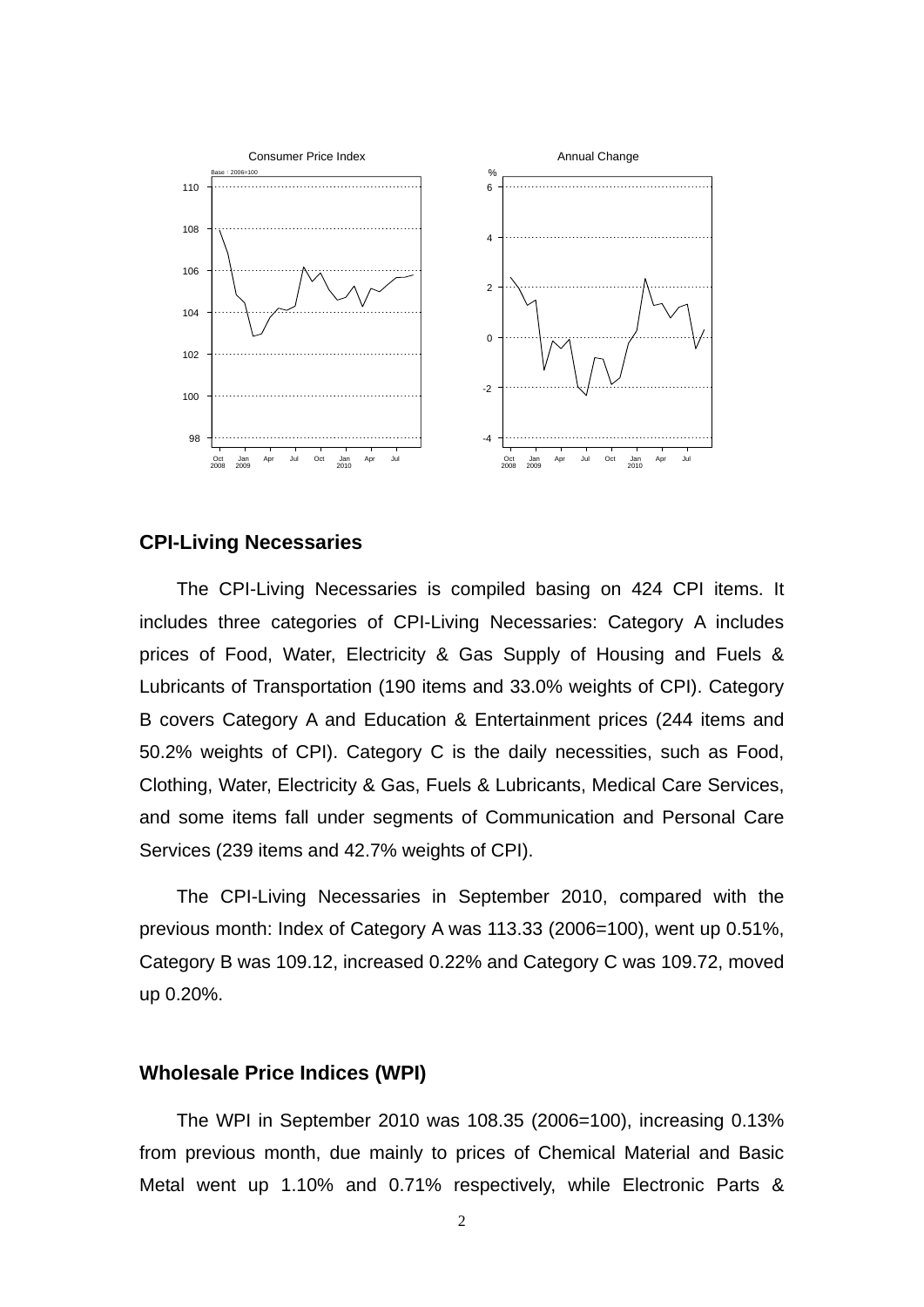Components declined 0.25%. Domestic Sales Excluding Imports and Imports prices rose 0.11% and 0.52% separately, while Exports prices moved down 0.25%.

The annual change of WPI in September 2010, comparing with the same month of 2009, increasing 3.64%, due mainly to price level of imported Iron ores became higher which causing Other Mineral Products price increased 41.09%, in addition, prices of Basic Metal and Chemical Material moved up 14.42% and 11.32% individually. Domestic Sales Excluding Imports prices rose 4.17%; Imports and Exports prices went up 5.63% and 1.11% separately.

For the first three quarters of 2010, the WPI increased 6.37% compared with the same period of previous year, of which the Import and Export prices went up 8.14% and 2.93% individually.



#### **Statistical Tables**

Table1 The Changes of Consumer Price Indices Table2 The Changes of Wholesale Price Indices Table3 The Changes of Import Price Indices Table4 The Changes of Export Price Indices

#### **For Further Information:**

*Statistics Database:* http://eng.stat.gov.tw/ *DGBAS* news releases on the Internet: http://eng.dgbas.gov.tw/ *Tel:* +886-2-23803449; *Fax:* +886-2-23803465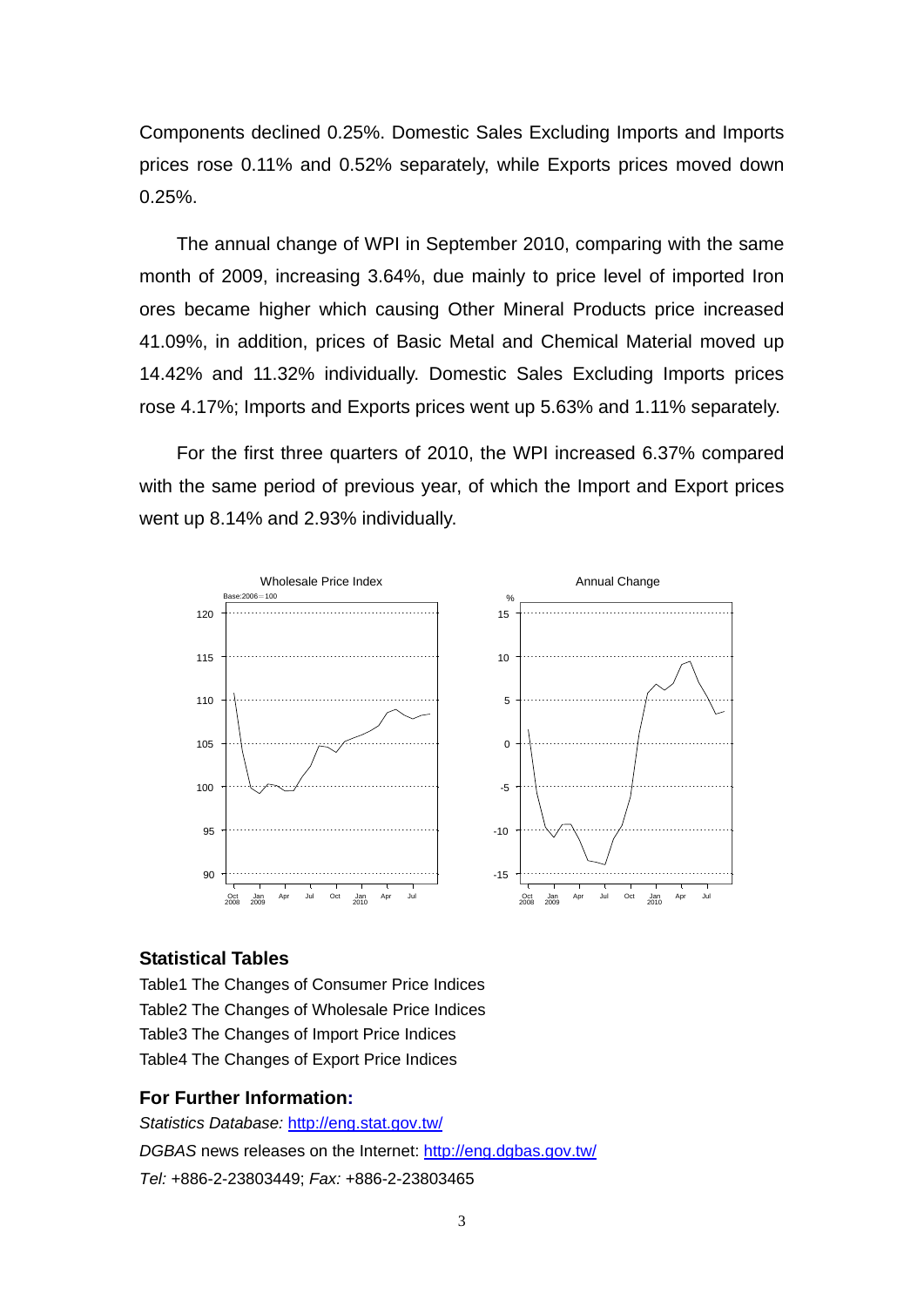## Table 1 The Changes of Consumer Price Indices

Sept. 2010

|                                                                         | Weight   | Index of         | Compared        | Compared     | The First Nine   |
|-------------------------------------------------------------------------|----------|------------------|-----------------|--------------|------------------|
|                                                                         | $(\%0)$  | Sept. 2010       | with            | with the     | Months of 2010   |
|                                                                         |          | $(2006=100)$     | Previous        | Same         | Compared with    |
| Groups                                                                  |          |                  | Month           | Month of     | the Same Period  |
|                                                                         |          |                  | $(\%)$          | Previous     | of Previous Year |
|                                                                         |          |                  |                 | Year $(\%)$  | $(\% )$          |
|                                                                         |          |                  |                 |              |                  |
| General Index                                                           | 1,000.00 | 105.77           | 0.10            | 0.29         | 0.91             |
|                                                                         |          |                  |                 |              |                  |
| <b>Basic Group</b><br>1. Food                                           | 260.82   | 113.40           | 0.67            | $-2.03$      | 0.15             |
|                                                                         | 23.08    | 121.69           | 0.82            | 1.16         | 1.54             |
| Meat                                                                    | 16.71    | 135.23           | 0.23            | 6.40         | 6.52             |
| Fish & Shellfish                                                        | 24.81    | 115.35           | 3.78            | $-10.83$     | $-1.71$          |
| Vegetables                                                              | 27.59    | 97.16            | $-0.81$         | $-17.04$     | $-1.38$          |
| Fruits                                                                  | 41.72    | 101.02           | $-1.16$         | 3.83         | 2.88             |
| 2. Clothing                                                             | 26.97    | 95.66            | $-2.12$         | 4.18         | 2.82             |
| Garments                                                                | 279.47   | 103.30           | 0.30            | 1.59         | 0.51             |
| 3. Housing                                                              |          |                  |                 |              |                  |
| <b>Residential Rent</b>                                                 | 185.40   | 100.67<br>100.21 | 0.11            | 0.15         | $-0.04$          |
| Household Operations                                                    | 14.53    |                  | 4.39            | 4.55         | 0.98             |
| Water, Electricity & Gas Supply                                         | 36.87    | 115.98           | 0.22<br>$-0.30$ | 9.29         | 4.09             |
| 4. Transportation & Communication                                       | 140.42   | 101.85           |                 | 0.84<br>3.97 | 3.46             |
| Transportation & Communication Equip.                                   | 27.57    | 96.81            | $-0.07$         |              | 3.37             |
| Fuels & Lubricants                                                      | 32.55    | 110.79           | $-0.38$         | 1.85         | 13.58            |
| 5. Medicines & Medical Care                                             | 47.41    | 107.99           | 0.67            | 0.79         | 0.48             |
| Medical Care Services                                                   | 33.02    | 103.22           | 0.09            | $-0.20$      | 0.71             |
| Medicines & Health Food                                                 | 10.62    | 126.02           | 2.21            | 3.83         | 0.32             |
| 6. Education & Entertainment                                            | 171.48   | 100.35           | $-0.40$         | 0.82         | $-0.44$          |
| <b>Educational Expense</b>                                              | 111.25   | 98.28            | 0.23            | $-0.58$      | $-1.32$          |
| Entertainment Expense                                                   | 60.22    | 104.09           | $-1.49$         | 3.32         | 1.12             |
| 7. Miscellaneous                                                        | 58.68    | 109.13           | $-0.71$         | 0.19         | 3.44             |
| Tobacco & Betelnut                                                      | 14.65    | 126.53           | $-0.80$         | 1.91         | 14.17            |
| <b>Personal Care Services</b>                                           | 14.78    | 100.01           | 0.39            | 0.37         | $-0.55$          |
| Commodity and Service Groups                                            |          |                  |                 |              |                  |
| 1. Commodity                                                            | 437.11   | 108.54           | 0.24            | $-0.23$      | 1.85             |
| (Excluding Food)                                                        | 264.95   | 104.48           | $-0.31$         | 2.03         | 2.93             |
| Non-durable Consumer Goods                                              | 299.12   | 114.06           | 0.48            | $-0.53$      | 2.69             |
| (Excluding Food)                                                        | 126.96   | 113.32           | $-0.22$         | 3.35         | 6.00             |
| Semi-durable Consumer Goods                                             | 62.85    | 99.93            | $-0.57$         | 1.94         | 1.06             |
| <b>Durable Consumer Goods</b>                                           | 75.14    | 92.22            | $-0.24$         | $-0.59$      | $-1.35$          |
| 2. Service                                                              | 562.89   | 103.38           | $-0.01$         | 0.71         | 0.17             |
| Food                                                                    | 88.66    | 110.96           | $-0.03$         | 0.39         | $-0.21$          |
| Housing                                                                 | 209.54   | 100.64           | 0.39            | 0.43         | 0.01             |
| Transportation & Communication                                          | 76.99    | 99.20            | $-0.36$         | $-0.64$      | $-0.51$          |
| <b>Medical Care</b>                                                     | 33.02    | 103.22           | 0.09            | $-0.20$      | 0.71             |
| Education & Entertainment                                               | 129.64   | 106.27           | $-0.47$         | 2.46         | 1.05             |
| Miscellaneous                                                           | 23.83    | 99.87            | 0.25            | 0.35         | $-0.32$          |
| Special Groups                                                          |          |                  |                 |              |                  |
| General Index Excluding Fruits & Vegetables                             | 947.60   | 105.75           | 0.03            | 1.22         | 1.04             |
| General Index Excluding Food                                            | 739.18   | 102.98           | $-0.11$         | 1.23         | 1.20             |
| General Index Excluding Fruits, Vegetables,<br>Fish, Shellfish & Energy | 866.64   | 104.55           | 0.03            | 0.71         | 0.32             |

Note : Due to late reports and corrections by respondents all data are subject to revision 3 months after original publication.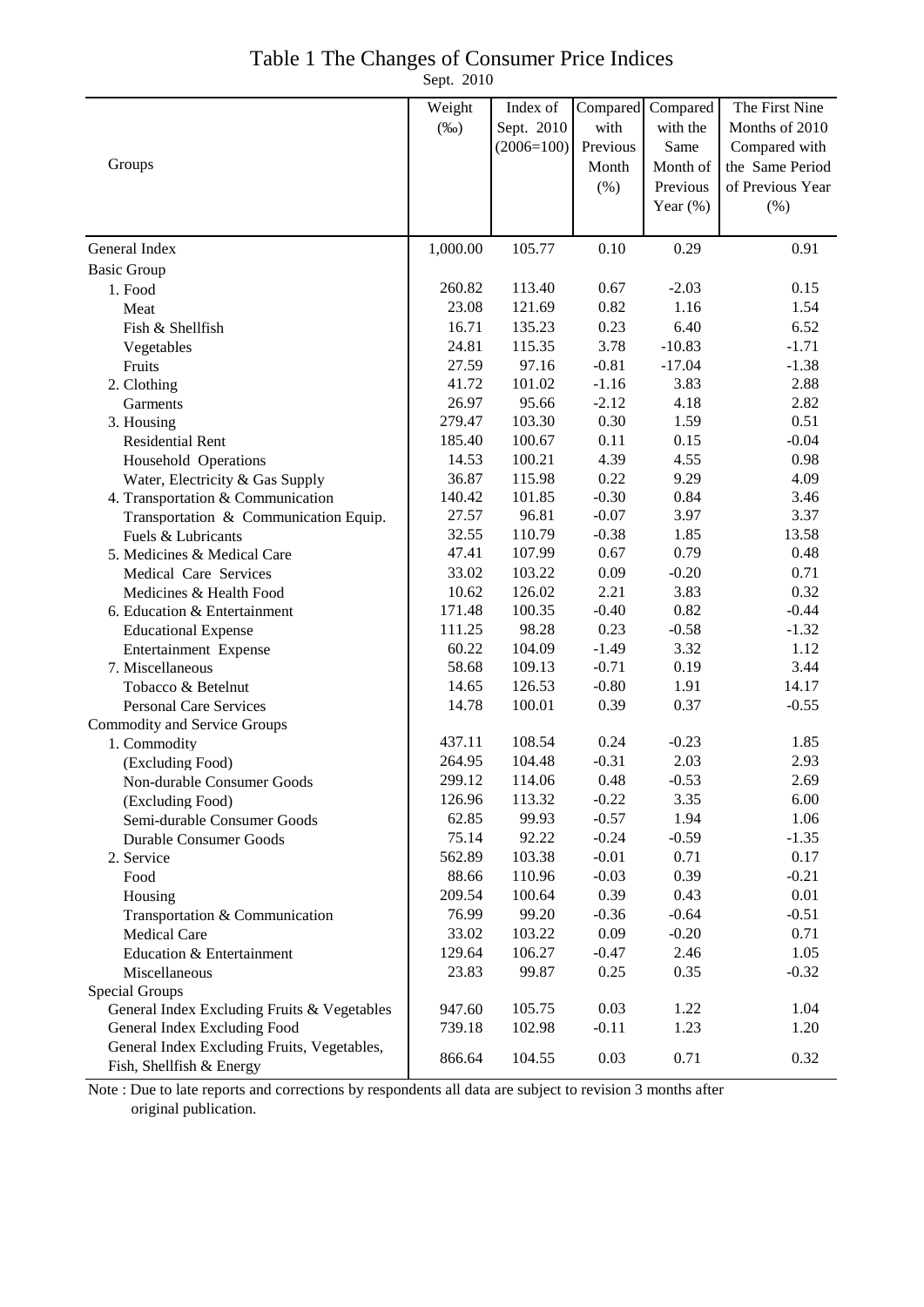## Table 2 The Changes of Wholesale Price Indices

Sept. 2010

| Groups                                           | Weight   | Index of     | Compared | Compared    | The First Nine   |
|--------------------------------------------------|----------|--------------|----------|-------------|------------------|
|                                                  | $(\%0)$  | Sept. 2010   | with     | with the    | Months of 2010   |
|                                                  |          | $(2006=100)$ | Previous | Same        | Compared with    |
|                                                  |          |              | Month    | Month of    | the Same Period  |
|                                                  |          |              | (% )     | Previous    | of Previous Year |
|                                                  |          |              |          | Year $(\%)$ | (% )             |
| General Index                                    | 1,000.00 | 108.35       | 0.13     | 3.64        | 6.37             |
| <b>Domestic Sales Excluding Imports</b>          | 307.86   | 111.57       | 0.11     | 4.17        | 8.18             |
| Imports                                          | 327.09   | 116.23       | 0.52     | 5.63        | 8.14             |
| Exports                                          | 365.05   | 96.95        | $-0.25$  | 1.11        | 2.93             |
| <b>Basic Group</b>                               |          |              |          |             |                  |
| 1. Agriculture, Forestry, Fishing & Animal       |          |              |          |             |                  |
| <b>Husbandry Products</b>                        | 27.15    | 127.62       | $-0.82$  | $-0.43$     | 3.40             |
| (1) Farm Products                                | 12.87    | 119.16       | 0.05     | $-5.05$     | 1.28             |
| (2) Poultry & Livestock Products                 | 6.60     | 134.61       | $-0.79$  | 2.43        | 1.31             |
| (3) Forest Products                              | 0.41     | 108.69       | $-0.49$  | 6.67        | 16.74            |
| (4) Fishery Products                             | 7.27     | 135.57       | $-2.23$  | 4.83        | 8.12             |
| 2. Quarrying & Mineral Products                  | 57.59    | 133.67       | $-0.46$  | 13.66       | 21.57            |
| (1) Crude Petroleum & Natural Gas                | 45.78    | 119.05       | $-0.33$  | 6.99        | 29.35            |
| (2) Sand, Stone & Clay Quarrying                 | 2.56     | 101.84       | $-1.13$  | $-8.36$     | $-9.51$          |
| (3) Other Mineral Products                       | 9.25     | 217.04       | $-0.71$  | 41.09       | 6.77             |
| 3. Manufacturing Products                        | 890.99   | 104.75       | 0.20     | 2.89        | 5.46             |
| $(1)$ Foods                                      | 18.50    | 127.05       | 1.14     | 6.41        | 6.61             |
| (2) Beverages                                    | 5.34     | 101.87       | $-0.64$  | $-0.74$     | 0.27             |
| (3) Tobaccos                                     | 2.49     | 116.81       | $-0.06$  | $-0.33$     | 6.62             |
| (4) Textile Products                             | 21.67    | 116.10       | $-0.03$  | 7.94        | 5.87             |
| (5) Wearing Apparel & Clothing Accessories       | 4.65     | 98.15        | $-0.35$  | $-1.28$     | $-2.56$          |
| (6) Leather, Fur & Related Products              | 4.97     | 111.80       | $-0.76$  | 7.23        | 6.30             |
| (7) Wood & Bamboo Products                       | 2.15     | 117.03       | $-0.10$  | 11.12       | 7.85             |
| (8) Pulp, Paper, Paper Products & Printed Matter | 15.11    | 121.96       | 0.80     | 12.82       | 14.33            |
| (9) Petroleum & Coal Products                    | 54.63    | 116.77       | $-0.03$  | 5.51        | 22.79            |
| (10)Chemical Material                            | 91.92    | 113.22       | 1.10     | 11.32       | 24.25            |
| (11) Chemical Products & Medical Goods           | 28.00    | 110.16       | 0.25     | 0.76        | $-1.39$          |
| (12) Rubber & Plastic Products                   | 22.42    | 114.18       | 0.10     | 2.52        | 1.28             |
| (13) Non-metallic Mineral Products               | 13.93    | 108.14       | 0.03     | $-3.07$     | $-6.03$          |
| $(14)$ Basic Metal                               | 84.77    | 120.28       | 0.71     | 14.42       | 23.36            |
| (15) Fabricated Metal Products                   | 42.26    | 113.01       | $-0.53$  | 4.46        | 5.33             |
| (16) Electronic Parts & Components               | 261.17   | 81.08        | $-0.25$  | $-4.05$     | $-3.46$          |
| (17) Computer, Electronic & Optical Products     | 64.22    | 81.06        | $-0.22$  | $-5.18$     | $-7.18$          |
| (18) Electrical Equipment                        | 34.70    | 108.20       | 0.60     | 2.18        | 6.01             |
| (19) Machinery & Equipment                       | 67.61    | 113.24       | 0.35     | 1.48        | $-1.49$          |
| (20) Transport Equipment & Parts                 | 34.78    | 109.03       | 0.28     | 0.88        | $-0.54$          |
| $(21)$ Furniture & Fixtures                      | 5.20     | 108.12       | $-0.57$  | 1.07        | $-1.99$          |
| (22) Miscellaneous Products                      | 10.51    | 108.96       | $-0.35$  | 2.65        | $-0.20$          |
| 4. Water Supply, Electricity & Gas               | 24.28    | 131.96       | 0.53     | 7.63        | 3.60             |
| By Stage of Processing                           |          |              |          |             |                  |
| 1.Raw Materials                                  | 138.48   | 131.71       | 0.62     | 10.54       | 20.28            |
| 2. Intermediate Materials                        | 356.29   | 111.70       | 0.40     | 4.45        | 6.49             |
| 3. Finished Goods                                | 140.17   | 109.37       | $-0.23$  | 0.43        | 0.75             |
| (1) Capital Goods                                | 53.38    | 110.93       | 0.43     | 1.52        | $-1.12$          |
| (2) Consumer Goods                               | 86.79    | 107.94       | $-0.64$  | $-0.24$     | 1.93             |
| Special Groups                                   |          |              |          |             |                  |
| <b>Domestic Sales</b>                            | 634.95   | 113.71       | 0.32     | 4.93        | 8.15             |
| <b>Domestic Products</b>                         | 672.91   | 104.42       | $-0.08$  | 2.59        | 5.44             |
| Non-Heavy Chemical Industrial Products           | 166.01   | 113.12       | 0.18     | 4.42        | 3.27             |
| Heavy Chemical Industrial Products               | 724.98   | 102.87       | 0.20     | 2.49        | 6.04             |

Note:Due to late reports and corrections by respondents all data are subject to revision 3 months after original publication.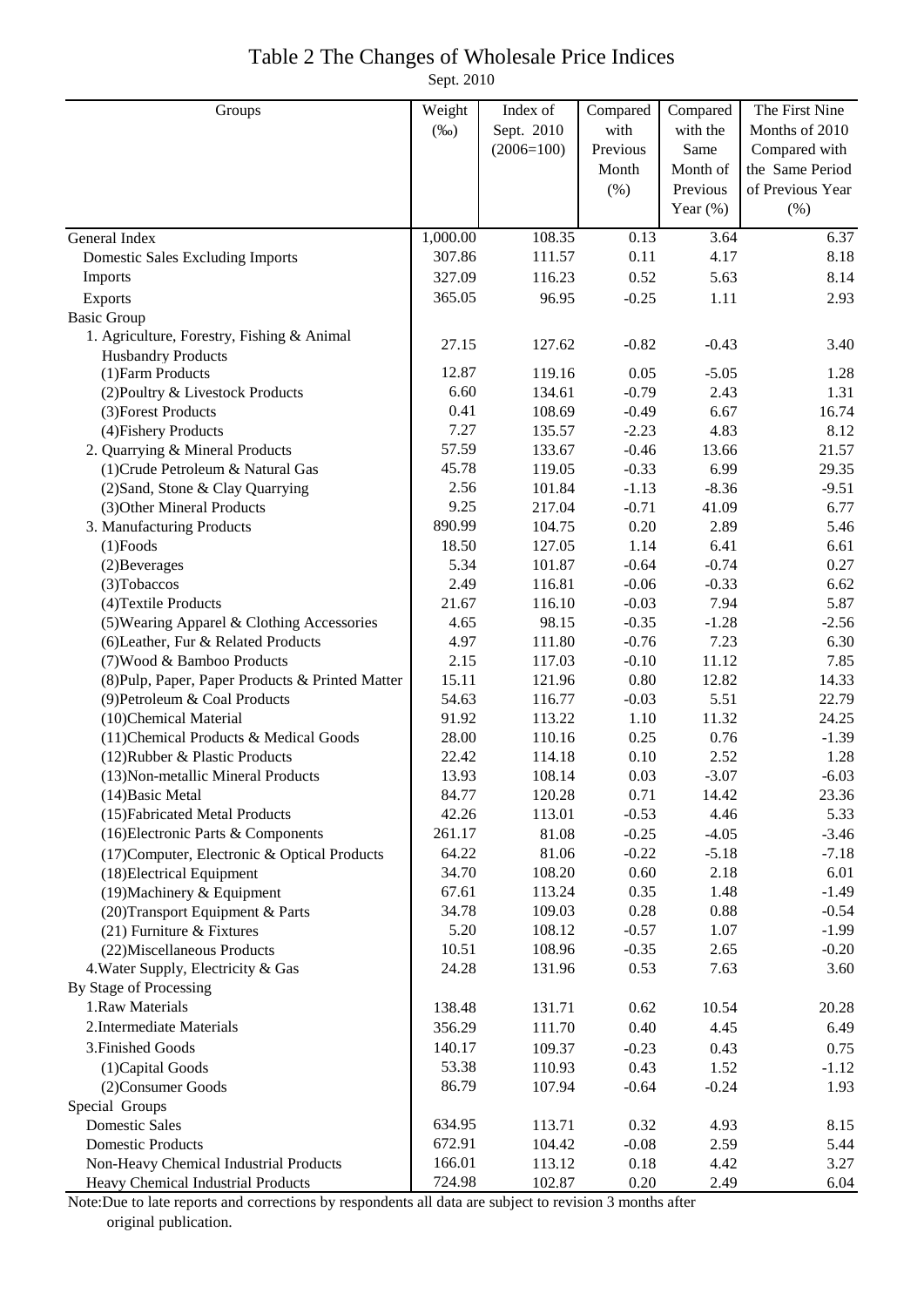# Table 3 The Changes of Import Price Indices

Sept. 2010

| Groups                                                | Weight<br>$(\%0)$ | Index of<br>Sept. 2010<br>$(2006=100)$ | Compared<br>with<br>Previous<br>Month<br>(% ) | Compared<br>with the<br>Same<br>Month of<br>Previous<br>Year $(\%)$ | The First<br>Nine Months<br>of 2010<br>Compared<br>with the<br>Same Period<br>of Previous |
|-------------------------------------------------------|-------------------|----------------------------------------|-----------------------------------------------|---------------------------------------------------------------------|-------------------------------------------------------------------------------------------|
|                                                       |                   |                                        |                                               |                                                                     | Year $(\%)$                                                                               |
| Basic Group (on N.T.D. Basis)                         |                   |                                        |                                               |                                                                     |                                                                                           |
| General Index                                         | 1,000.00          | 116.23                                 | 0.52                                          | 5.63                                                                | 8.14                                                                                      |
| 1. Animal, Vegetable Products & Prepared<br>Foods     | 34.64             | 139.16                                 | 4.19                                          | 8.14                                                                | 9.26                                                                                      |
| 2. Mineral Products & Nonmetallic Mineral<br>Products | 208.51            | 134.71                                 | $-0.07$                                       | 12.44                                                               | 21.76                                                                                     |
| 3. Textiles & Textile Articles                        | 13.85             | 119.92                                 | 0.10                                          | 11.56                                                               | 6.87                                                                                      |
| 4. Wood, Paper, Pulp & Articles Thereof               | 17.93             | 122.48                                 | 0.92                                          | 16.22                                                               | 14.81                                                                                     |
| 5.Chemicals, Plastics, Rubber & Articles<br>Thereof   | 147.68            | 114.81                                 | 0.62                                          | 6.03                                                                | 9.79                                                                                      |
| 6. Primary Metals & Articles Thereof                  | 118.38            | 120.34                                 | 1.31                                          | 16.17                                                               | 24.72                                                                                     |
| 7. Machinery, Optical & Precision Instruments         | 166.28            | 116.36                                 | 0.81                                          | 2.46                                                                | $-0.86$                                                                                   |
| 8. Electronic Machinery                               | 258.41            | 85.59                                  | $-0.28$                                       | $-6.25$                                                             | $-6.26$                                                                                   |
| 9. Transportation Equipment & Parts                   | 21.11             | 124.84                                 | 0.67                                          | 5.04                                                                | 2.07                                                                                      |
| 10. Miscellaneous Products                            | 13.21             | 120.83                                 | $-0.51$                                       | 6.70                                                                | 5.61                                                                                      |
| Basic Group (on U.S.D. Basis)                         |                   |                                        |                                               |                                                                     |                                                                                           |
| General Index                                         | 1,000.00          | 119.12                                 | 1.03                                          | 8.46                                                                | 12.74                                                                                     |
| 1. Animal, Vegetable Products & Prepared<br>Foods     | 34.64             | 142.64                                 | 4.72                                          | 11.03                                                               | 13.92                                                                                     |
| 2. Mineral Products & Nonmetallic Mineral<br>Products | 208.51            | 137.99                                 | 0.43                                          | 15.43                                                               | 26.82                                                                                     |
| 3. Textiles & Textile Articles                        | 13.85             | 122.88                                 | 0.60                                          | 14.54                                                               | 11.47                                                                                     |
| 4. Wood, Paper, Pulp & Articles Thereof               | 17.93             | 125.53                                 | 1.43                                          | 19.33                                                               | 19.76                                                                                     |
| 5.Chemicals, Plastics, Rubber & Articles<br>Thereof   | 147.68            | 117.68                                 | 1.13                                          | 8.86                                                                | 14.47                                                                                     |
| 6. Primary Metals & Articles Thereof                  | 118.38            | 123.42                                 | 1.82                                          | 19.27                                                               | 30.02                                                                                     |
| 7. Machinery, Optical & Precision Instruments         | 166.28            | 119.23                                 | 1.32                                          | 5.21                                                                | 3.42                                                                                      |
| 8. Electronic Machinery                               | 258.41            | 87.71                                  | 0.22                                          | $-3.74$                                                             | $-2.25$                                                                                   |
| 9. Transportation Equipment & Parts                   | 21.11             | 127.91                                 | 1.18                                          | 7.85                                                                | 6.46                                                                                      |
| 10. Miscellaneous Products                            | 13.21             | 123.81                                 | $-0.01$                                       | 9.56                                                                | 10.15                                                                                     |

Note: Due to late reports and corrections by respondents all data are subject to revision 3 months after original publication.